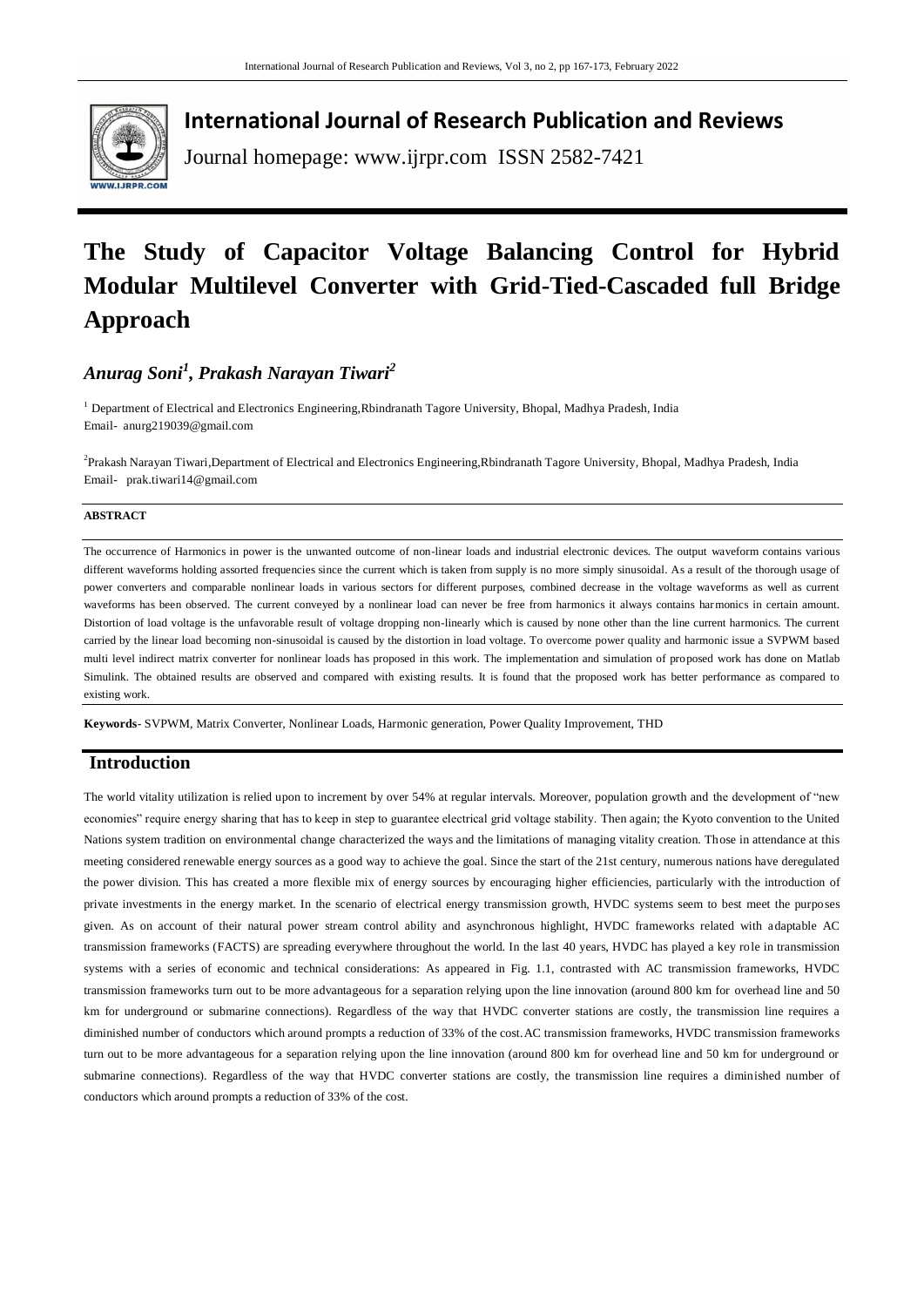

Figure: 1 Estimation of the coasts for AC and DC transmission

- The ever-increasing improvements in power electronics devices, more particularly in the field of turn-off controlled semiconductors, are at the core of HVDC technologies.
- HVDC systems allow interconnections between miscellaneous grids which can be asynchronous or with different operating frequencies. They encourage combination of sustainable sources like breeze ranches or photovoltaic plants

The aggregate power introduced in HVDC frameworks was around 55 GW, adding up to 1.4% of the overall introduced age limit. The bend appeared in Fig. 1.2 demonstrates the pattern of the primary establishments accomplished on the planet since 1970. In the next years, 48 GW of HVDC installed stations are expected by China alone.



Figure: 1 Power provided by HVDC transmission

#### **The Concept of a HVDC Connection**

The progression of the solid state devices fundamentally made possible the possibility of the AC/DC change. The mercury bend valves were supplanted by solid state devices named thyristors since 1970s. The essential thyristor business was the Eel Waterway in Canada in light of Line-Commutated Converter (LCC), which was worked by General Electric and went into advantage in 1972. Since that time onwards, the thyristor LCCs or Current Source Converters (CSCs) have been diligently diffusing and making for HVDC applications, similar to the transmission frameworks for which the fundamental course of action is showed up in Fig. 1.3 The regular CSC based HVDC association assumes in consistent express that the power stream is directed by changing the indication of the found the middle value of estimation of the voltages (Vout1 what's more, Vmt2) constrained on the DC line. The framework is gotten for high power levels, past 1 GW, for foundations like the Itapiu framework in Brazil (6.3 GW), or the longest power transmission that connections.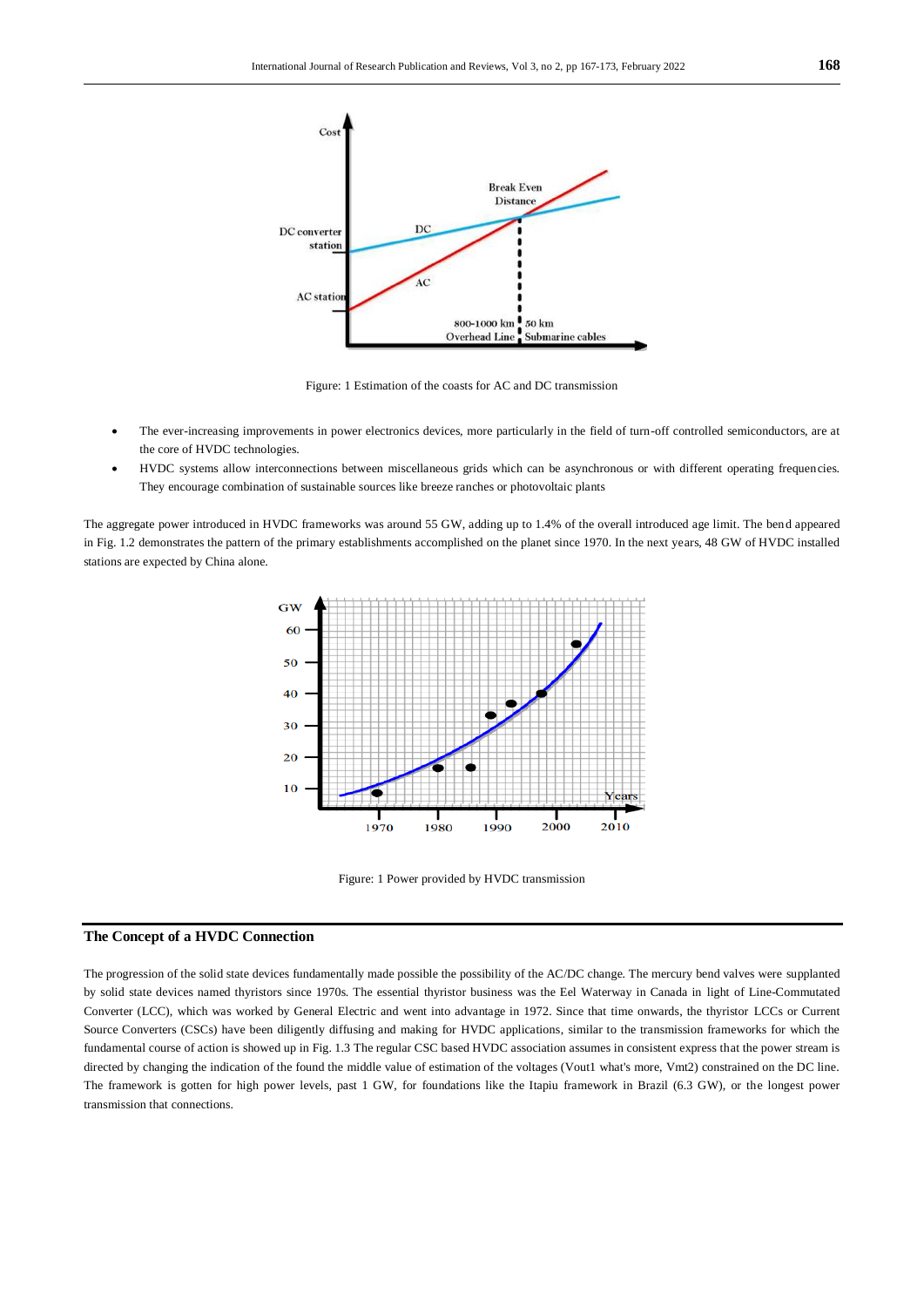

Figure: 3 CSC-HVDC system base layout

#### **Artificial Neural Systems**

ANNs is information dealing with innovation that duplicates the human tactile framework. It depends on three fundamental portions: dealing with segments (PE) which are a manufactured model of human neuron, interconnections whose capacities resemble the axon and neurotransmitters which are the place an interconnection meets a PE. Each PE gets signals from various PE s that constitute an information plan. This info design empowers the PE to reach some level of activity. If the development is adequately strong, the PE delivers a singular yield hail that is transmitted to various PE s through an interconnection.

#### **Hybrid Modular Multilevel Converters**

The upside of the two-level converter is that it contains the littlest aggregate number of semiconductors. The primary disadvantage is that it can only have a two-state in the output, and consequently requires high changing frequency to get a sinusoidal output waveform. The MMC with Half-Bridge control cells gives an answer for the power misfortunes because of high exchanging frequency in the two-level converter to the detriment of having twofold the quantity of switches and a very vast measure of capacitance. The primary impediment of the MMC with half-connect is its inability to obstruct the present path amid the DC fault. Conversely, the full-connect MMC topology allows the ride-through capability of the arrangement and suppression of the DC faults, however once more, requires twice the identical numeral digit value of semiconductors. Various fascinating converter topologies which consolidate the highlights and focal points of both of the MMC and two-level converters have been highlighted recently in the literature.

#### **Hybrid Converter with a Wave Shaping Circuit on the AC Side**

The hybrid converter with a wave forming circuit on the AC side. The setup of the converter involves a two-level converter, which is related in game plan with the wave shaping circuit. The two-level converter works ordinarily and a square wave yield is made at its AC terminal; the wave-forming circuit conveys the qualification between the two-level converter output and the pined for (sinusoidal) output voltage. Using this strategy, the two-level converter can work at a much lower trading frequency than for the circumstance without the wave forming converter. This engages the two-level converter to work even at the trading recurrence of only twice per cycle. The advantages of this topology are the DC blame blocking ability and the age of a moderately come full circle sinusoidal waveform, regardless of the fact this requires wary synchronization between the two-level converter and wave forming circuit. The obstacles, as noted, are the exact synchronization necessities between the two combined circuits to sidestep high voltage spikes, and the influence setbacks of the converter in light of the two-level converter interface required to work with hard trading and the resultant moderately high trading mishaps.

#### **Voltage Balancing Control Methods**

The aim of the voltage balancing control is to control the capacitors' voltage level in the same range and limit the capacitors' swell, with a particular true objective to keep a module disappointment or bended voltage output of the converter. Also, the permitted swell by the altering control may influence the cost of the capacitors.

#### **MMC Topology**

The MMC considered in this work comprises of various fell modules, every one being a half scaffold associated with a capacitor. A few modules associated in arrangement with an inductance frame a converter arm, the structure of the MMC including module capacitors shows that an inner voltage changing control for the capacitors' voltage level is required. This modifying control fuses two segments: the control of the ordinary capacitor voltage in a leg and an individual voltage control for each one of the modules in the leg. The dc-relate voltage control.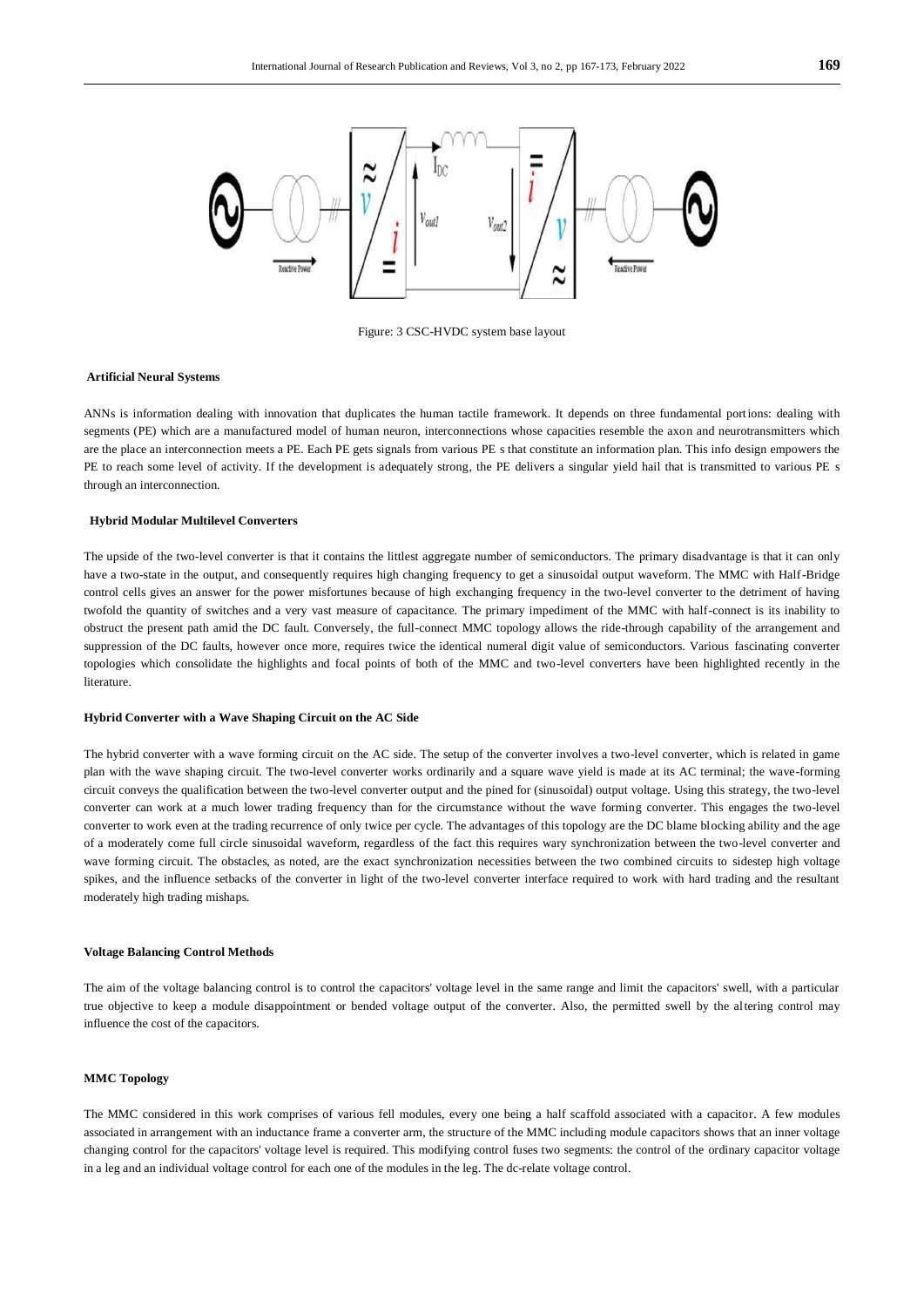

Figure: 4 Hybrid Voltage Source Multilevel Converter among Wave-shaping circuit on the AC side

#### **Hybrid Converter with a Wave shaping Circuit on the DC Side**

The single-phase, two-level converter full-bridge "H-bridge" converter is a building hinder in a few converters, for example, the fell H-Bridge converter, and so forth. Specifically, in high power, high voltage applications, the game plan of full-associate converters are used as a STATCOM to compensate for the responsive power. One unpreventable conviction about the two-level converter is that any voltage swell on the DC side will be passed on to the AC side, which generally is shocking. The crucial idea of this group of crossover converter is getting the wave-shaping circuit on the DC side of the two-level converter and making the DC capacitor dynamic instead of idle. Fig. 3.2 shows the possibility of the dynamic DC capacitor with a wave-framing circuit



Figure: 5 H-bridge Converter with Active DC Capacitor and wave-shaping circuit on the DC side

#### **Characteristics of Dynamic system with Faults**

Elements in a control framework incorporate sensors, actuators, controllers, and the plant being controlled. The framework for the most part works in a shut circle design. Any irregular activities among these parts are alluded to as shortcomings. Issues can happen in different degrees of seriousness and indiscriminately times. As a rule, shortcomings can be classified either as per their physical areas in the framework, or their consequences for the framework performance. Fault arrangements in light of physical areas have been embraced in this proposition on the grounds that such characterizations enable us to connect flaws with framework excess specifically. Portrayed in are the deficiencies that could happen in various components of the framework.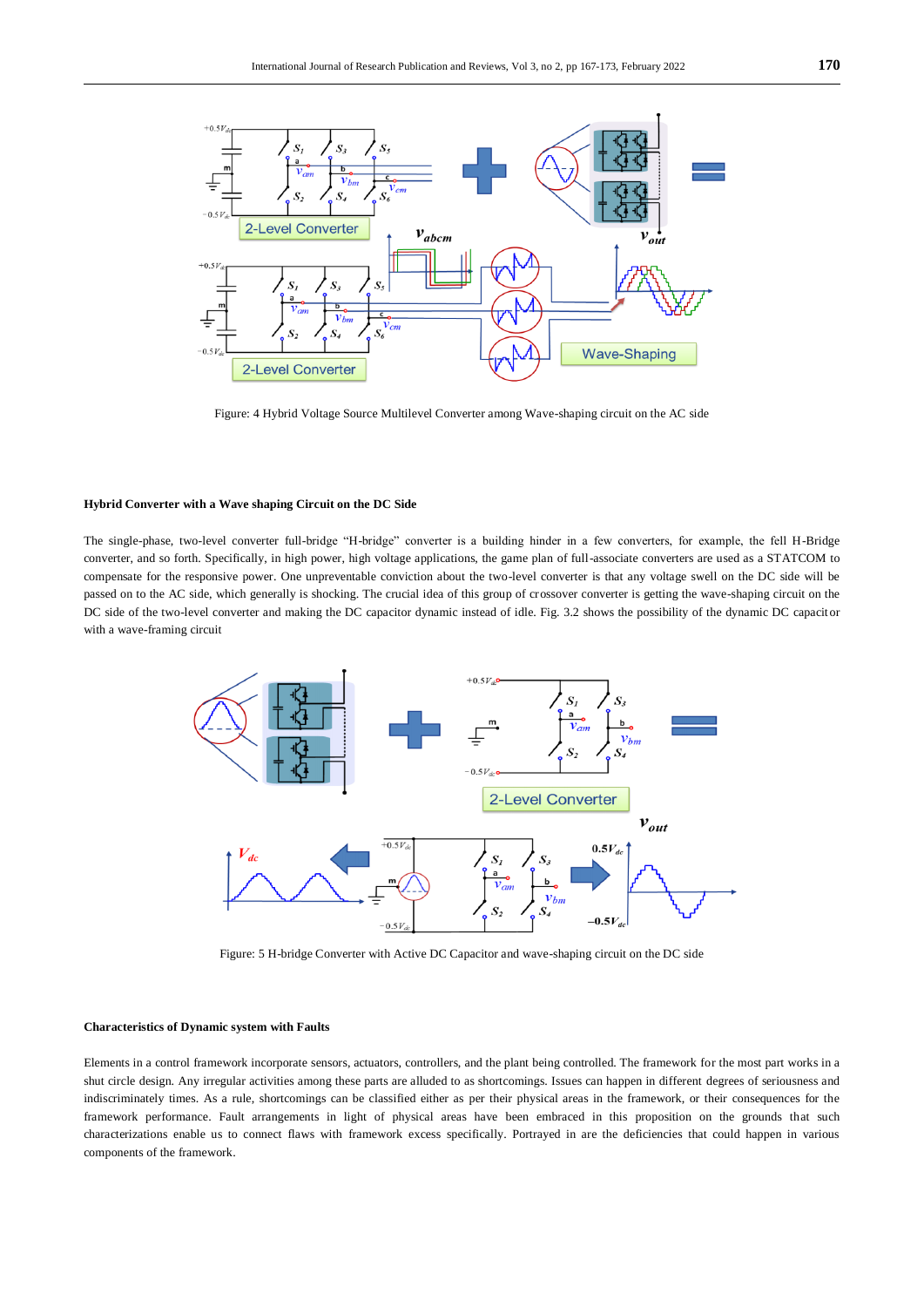

**Figure: 6 Component Faults in a Closed-loop Control System**

#### **Problem Statement**

The world energy consumption is expected to increase by more than 54% every ten years. Moreover, population growth and the development of "new economies" require energy sharing that has to keep in step to guarantee electrical grid voltage stability. On the other hand, the Kyoto protocol to the United Nations framework convention on climate change defined the ways and the constraints of regulating energy production. Those in attendance at this meeting considered renewable energy sources as a good way to achieve the goal. Since the beginning of the 21st century; many countries have chosen to deregulate the electricity sector. This has created a more flexible mix of energy sources by encouraging higher efficiencies, particularly with the introduction of private investments in the energy market. In the scenario of electrical energy transmission growth, HVDC systems seem to best meet the purposes given. As affirmed in thanks to their inherent power flow control capability and asynchronous feature, HVDC systems associated with flexible AC transmission systems (FACTS) are spreading all over the world..

### **Proposed Work**

A matrix converter based on SVPWM has been modeled in this work on MATLAB Simulink. Matrix converters enables some interesting features, for example, conservativeness and sinusoidal waveform of the input and output streams. The intricacy of the matrix converter topology makes the investigation and the assurance of suitable modulation methodologies has carried out in this work. A Space Vector Modulation (SVM) approach has used in this work proposed System SIMULINK



**Figure: 7 Proposed System Simulink Circuit**

#### **Fuzzy logic**

The Fuzzy logic (FL) implies a method of reasoning framework which addresses learning and reasons in a free or fuzzy approach to reason under uncertainity. Not under any condition like the built up basis frameworks, it goes for exhibiting the questionable techniques for feeling that have a central impact in human capacity to interpret a harsh reaction to a request in light of a store of data that is assessed, inadequate or not absolutely solid. it is normally reasonable to use fuzzy logical model does not exist or exists yet rather is exorbitantly troublesome, making it difficult to encode and unnecessarily unusual, making it difficult to be surveyed adequately brisk for constant errand. The accuracy of fuzzy method of reasoning frameworks relies upon the data of human masters from this time forward; it is only in an indistinguishable class from the legitimacy of guidelines.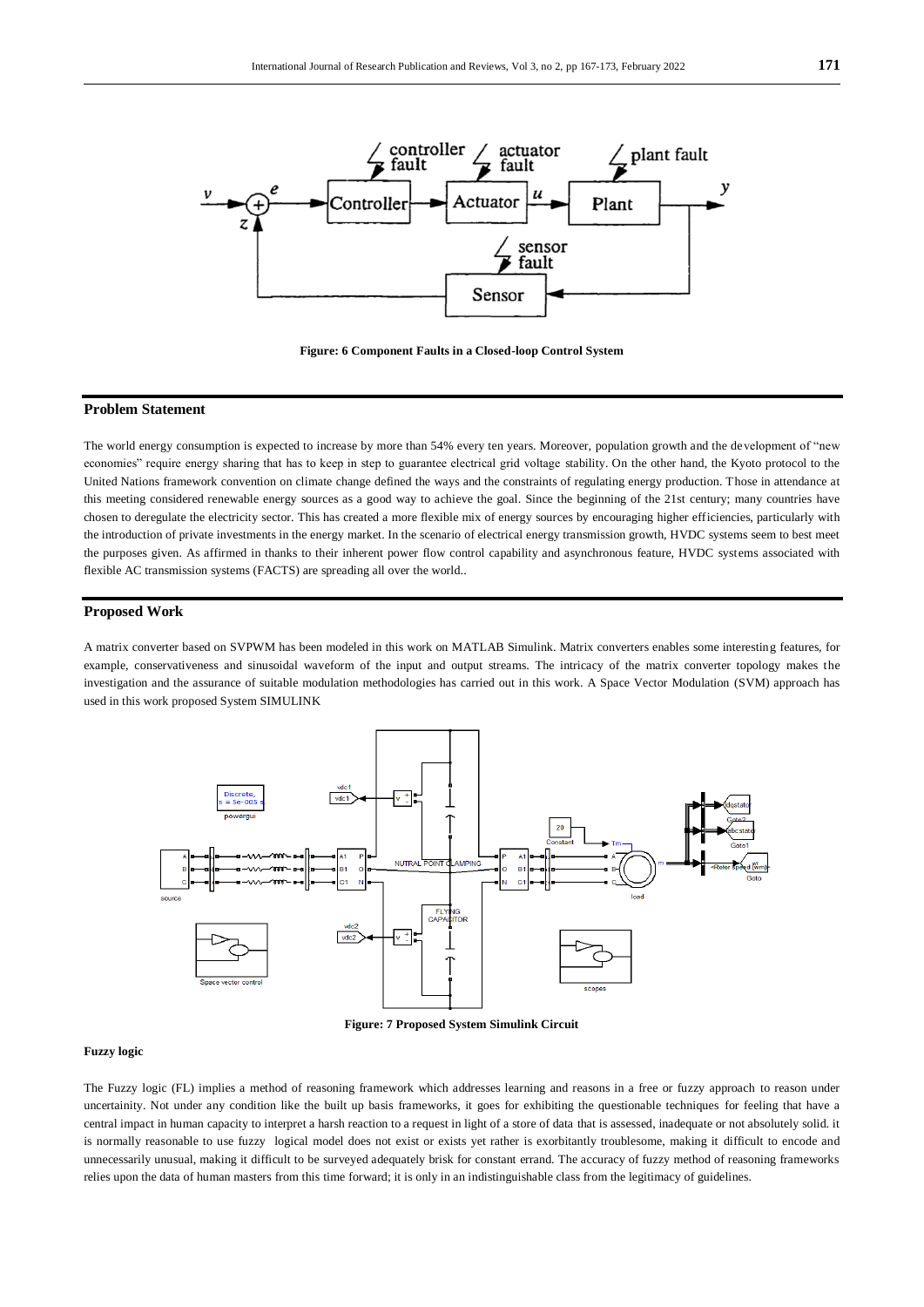#### **Fuzzy Logic System**

A FL framework delineates the control activity of a methodology as far as fundamental If-Then standards. It delineates the algorithm for process control as a fuzzy association between information on the system conditions to be controlled and the control activity. Hereafter it gives a semantic or fuzzy model that is made in perspective of human experience and capacity rather than a logical model. in a FL framework, the control activity is resolved from the assessment of a game plan of fundamental phonetic rules. The progression of guidelines requires a thorough perception of the method to be controlled, yet it doesn't require logical model of the framework. The model can be single information single output or multi-input multi-output composes.

#### **Linear and Non Linear Load**

Loads usually encountered in power systems can be broadly categorized into industrial, residential, municipal and commercial loads. When voltage and current in same frequency have a linear relationship, this load can be called linear load. Most of time, this type of loads is sets of linear resistors or linear inductors. However, different from classic load theory, in reality there is no load is pure constant power or pure constant impedance. So practical loads should be viewed as mixtures of linear loads and nonlinear loads. Because of massive applications of power electronics, many electrical devices are driven by multiple controllers or rectifiers. Different combinations of diodes and capacitors can cause significant nonlinearity. For example, there is a battery charger which is driven by a diode bridge rectifier (DBR) and if supplied by a pure sinusoidal AC source of 110V the current waveform is shown in Figure.Thus how to model loads becomes a significant topic for power system research in order to simulate systems accurately. Load models, regardless of the modeling techniques, are divided into static and dynamic load models. Static loads describe the relationship between the power consumption, voltage and frequency, while dynamic loads provide the additional advantage of representing time-sensitive behavior of the load.



#### **Conclusion**

This work presents a SVPWM based multi level indirect matrix converter for nonlinear loads. SVPWM is more complex and intricate than other methods of harmonics elimination, it may be executed with great ease involving recent digital signal processing based control mechanism. Vector theory allows through a simple and direct geometrical representation, an immediate comprehension of the modulation basic principles. The performance of the proposed strategy and of the existing, in terms of THD of input and output quantities, has been analyzed by means of realistic numerical simulations. The comparison has been carried out assuming either the same cycle period or the same switching frequency. The obtained results clearly emphasize the effectiveness of the proposed approach through THD analysis. The total harmonic distortion SVPWM based multi level indirect matrix converter for nonlinear loads is 1.90 %, 1.11% and 1.17%. Here, is it clearly visible that % THD is less in case of SVPWM as compare existing approach. Hence, it can be easily conclude that the proposed Technique is more efficient in eliminating harmonics.

#### **Future Scope**

However in spite of all the previously mentioned favorable circumstances that SVPWM in light of Matrix converter appreciates over previous scheme, thus it is obviously unmistakable that there is a advantageous while utilizing SVPWM for inverters for Adjustable speed Drive Operations. Because of this there is a need to choose carefully as to which of the techniques to use weighing the pros and cons of each strategy.

#### **References**

- [1]. M. B. Ghat and A. Shukla, "A New H-Bridge Hybrid Modular Converter (HBHMC) for HVDC Application: Operating Modes, Control and Voltage Balancing," in IEEE Transactions on Power Electronics, vol. PP, no. 99, pp. 1-1.
- [2]. M. A. Abdel-Moamen, S. A. Shaaban and F. Jurado, "France-Spain HVDC transmission system with hybrid modular multilevel converter and alternate-arm converter," 2017 Innovations in Power and Advanced Computing Technologies (i-PACT), Vellore, 2017, pp. 1-6
- [3]. Shahu, T. Bandaru, T. Bhattacharya and D. Chatterjee, "Control of hybrid modular multilevel converter based HVDC system under DC short circuit faults," IECON 2017 - 43rd Annual Conference of the IEEE Industrial Electronics Society, Beijing, 2017, pp. 171-176.
- [4]. M. Lu, J. Hu, L. Lin and K. Xu, "Zero DC voltage ride through of a hybrid modular multilevel converter in HVDC systems," in IET Renewable Power Generation, vol. 11, no. 1, pp. 35-43, 1 11 2017